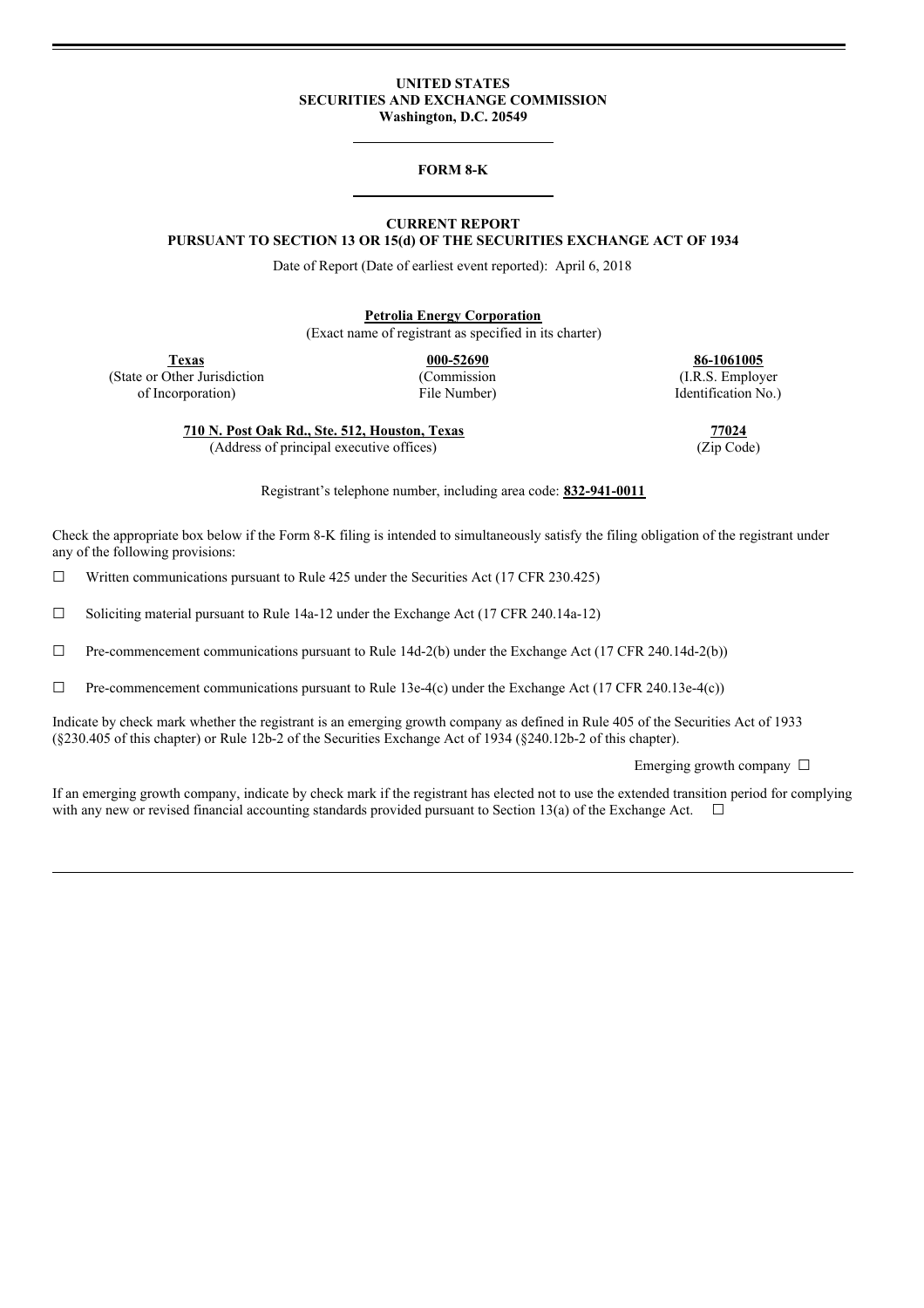# Item 5.02 Departure of Directors or Certain Officers; Election of Directors; Appointment of Certain Officers; Compensatory

On March 31, 2018, Petrolia Energy Corporation's ("Petrolia's") esteemed Board Member and Corporate Secretary, Mr. Lee H. Lytton III, passed away unexpectedly.

### **Item 8.01 Other Events**

On April 6, 2018, Petrolia released a press release disclosing Mr. Lytton's passing, a copy of which is included herewith as Exhibit 99.1.

# **Item 9.01 Financial Statements and Exhibits**

(d) Exhibits

| <b>Exhibit No.</b> | <b>Description</b>                |
|--------------------|-----------------------------------|
|                    |                                   |
| 99.1               | Press Release Dated April 6, 2018 |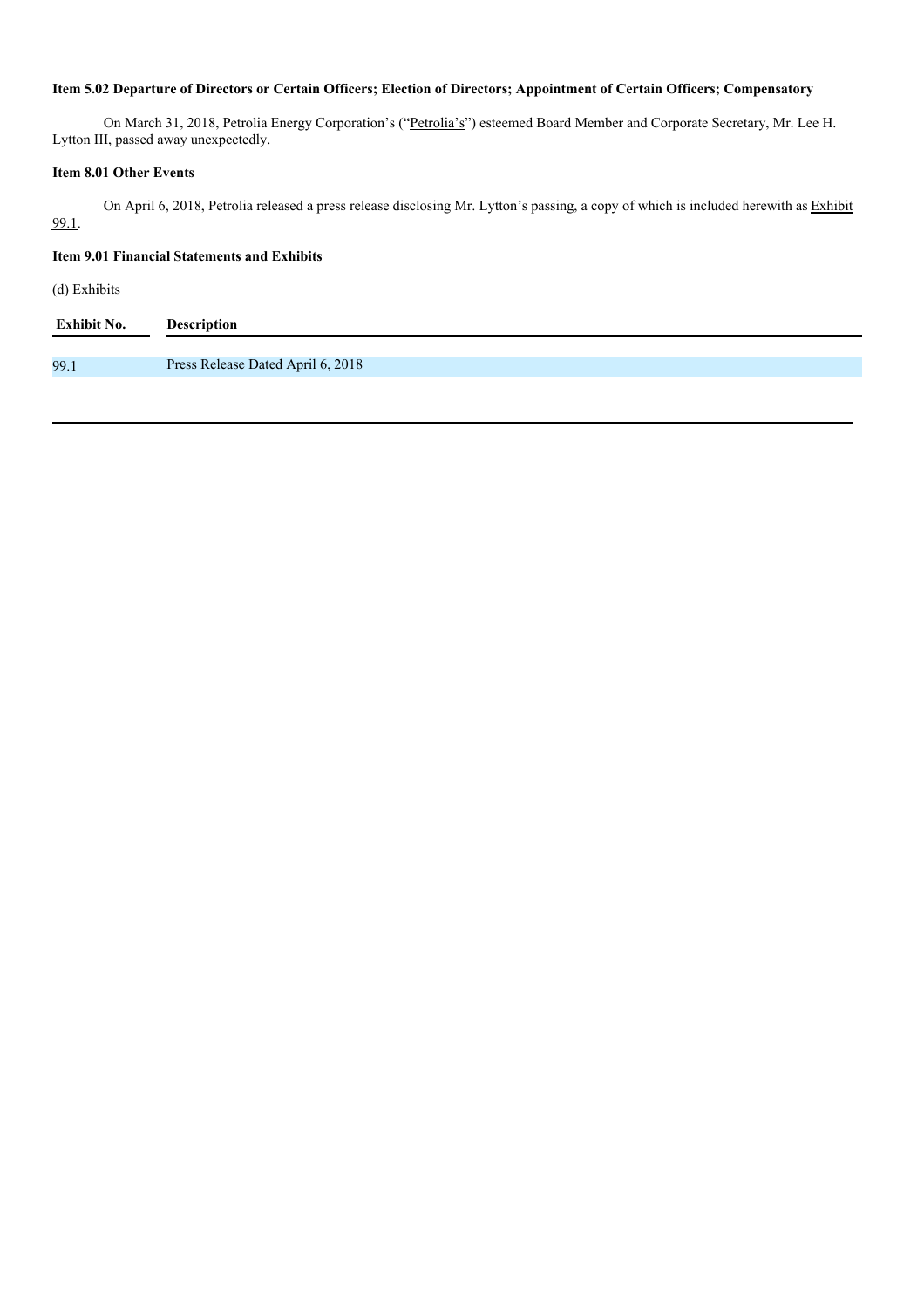### **SIGNATURES**

Pursuant to the requirements of the Securities Exchange Act of 1934, the Registrant has duly caused this report to be signed on its behalf by the undersigned, hereunto duly authorized.

### **Petrolia Energy Corporation**

*/s/ Tariq Chaudhary*

Tariq Chaudhary CFO

Date: April 6, 2018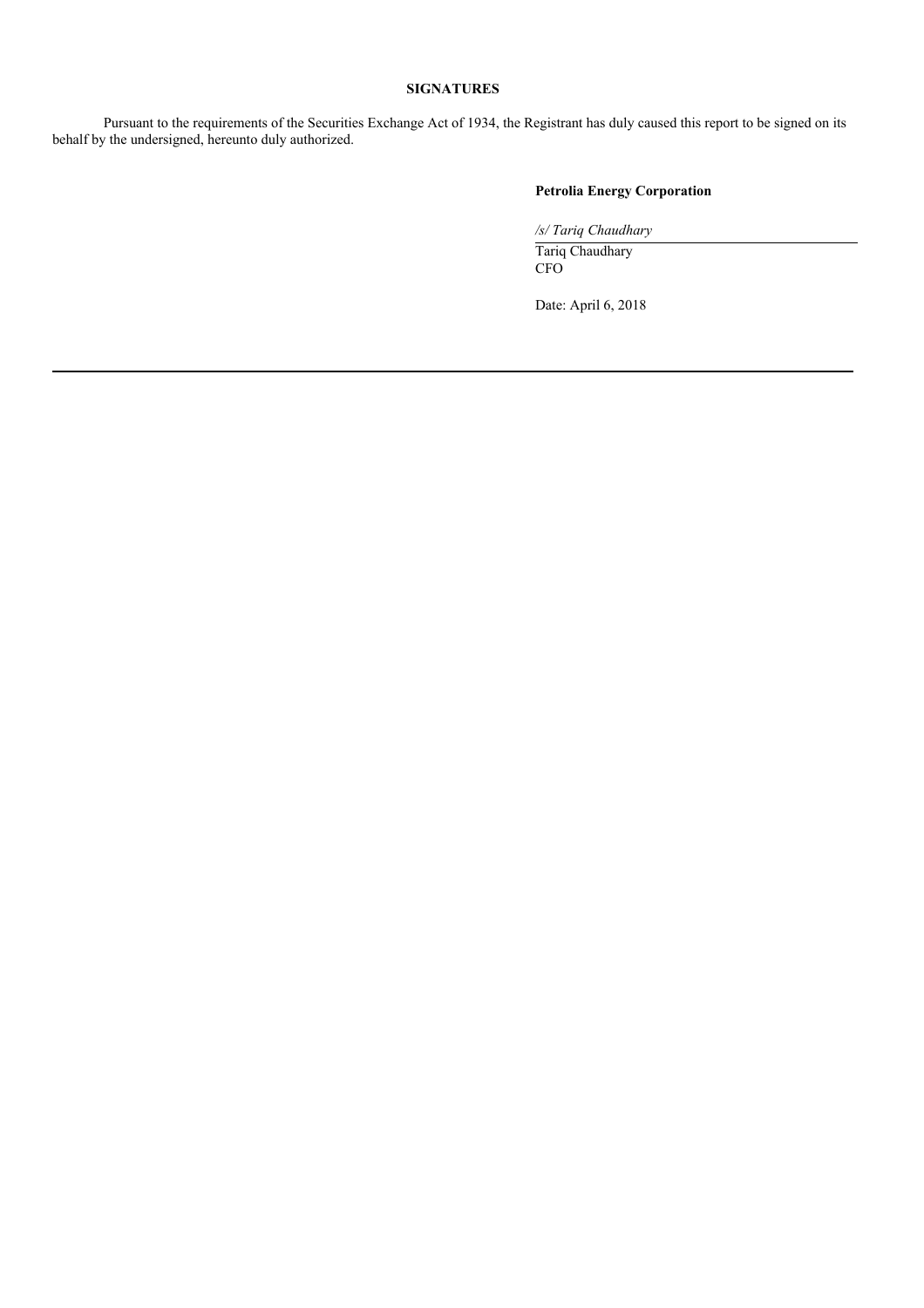# **EXHIBIT INDEX**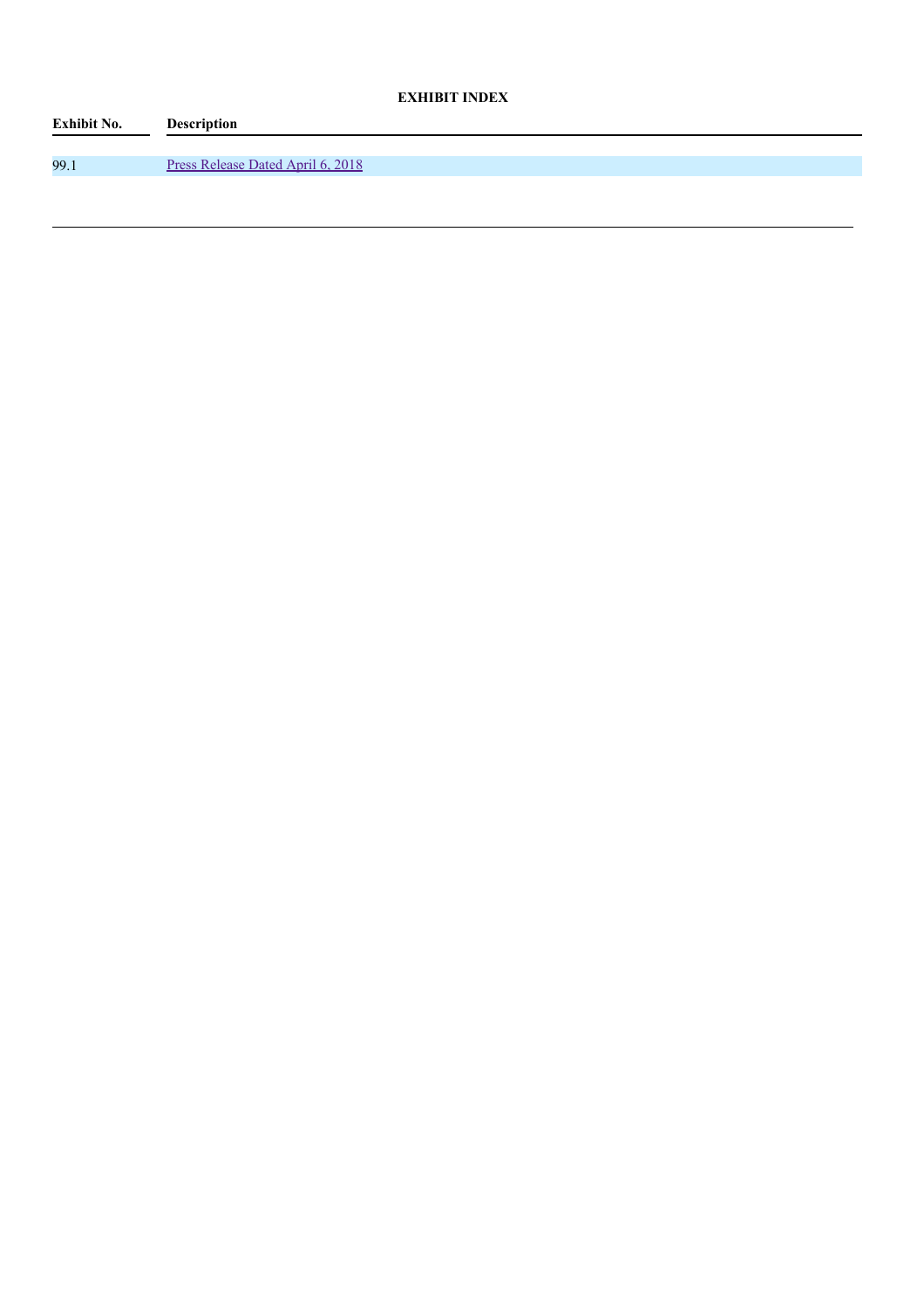#### **Petrolia Energy Announces the passing of one of its Directors, Lee H. Lytton**

HOUSTON, TX--(Marketwired – April 6, 2018) - Petrolia Energy Corporation (OTCQB: BBLS) ("Petrolia" or the "Company") announces today with great sadness that Mr. Lee H. Lytton III, its esteemed Board Member and Corporate Secretary, passed away on Saturday, March 31, 2018, in Austin, Texas at the age of 74 years. Mr. Lytton has been a member of Petrolia Energy's Board of Directors since 2014.

Mr. Lytton graduated from St. Edward's University and St. Mary's School of Law and began his career as a special agent for the FBI, followed by time in private law practice. For the past 30 years, he served as a tenured professor of law at St. Mary's School of Law in San Antonio; specializing in Oil and Gas Law and Texas Land & Title.

The Chairman of the Board of Petrolia, Leo Womack stated, "We are deeply saddened to announce Lee's passing. His wealth of knowledge and expertise, practical advice and guidance made an invaluable contribution to Petrolia for which we are forever grateful. Apart from his role as a Director, Lee was also a friend and he will be greatly missed. On behalf of the entire Board of Directors and management of the Company, our thoughts and prayers are with Lee's family and friends during this difficult time."

It is the current intention of the Company to continue with a Board of Directors comprised of six members with a seventh Board member to be nominated and appointed by the Board to fill Mr. Lytton's vacant position, within the next few days. The Board will continue to focus on achieving growth in cash flow and production from its current asset base, while building an attractive portfolio of drilling and exploration opportunities.

More information about Petrolia: www.petroliaenergy.com.

#### **ABOUT PETROLIA ENERGY CORPORATION**

Petrolia Energy Corporation is a US-based, oil & gas exploration, production and service company with operations in the United States and Indonesia. The Company focuses on redeveloping existing oil fields in well-established oil rich regions in the US such as the Permian, employing industry-leading technologies to create added value. In Indonesia, the Company is situated in the prolific Indonesian Sumatra basin, focused on discovering, appraising, developing and producing its interests in 5 Production Sharing Contracts (PSCs) and 1 Joint Study Agreement (JSA).

More information about Petrolia is available at www.petroliaenergy.com.